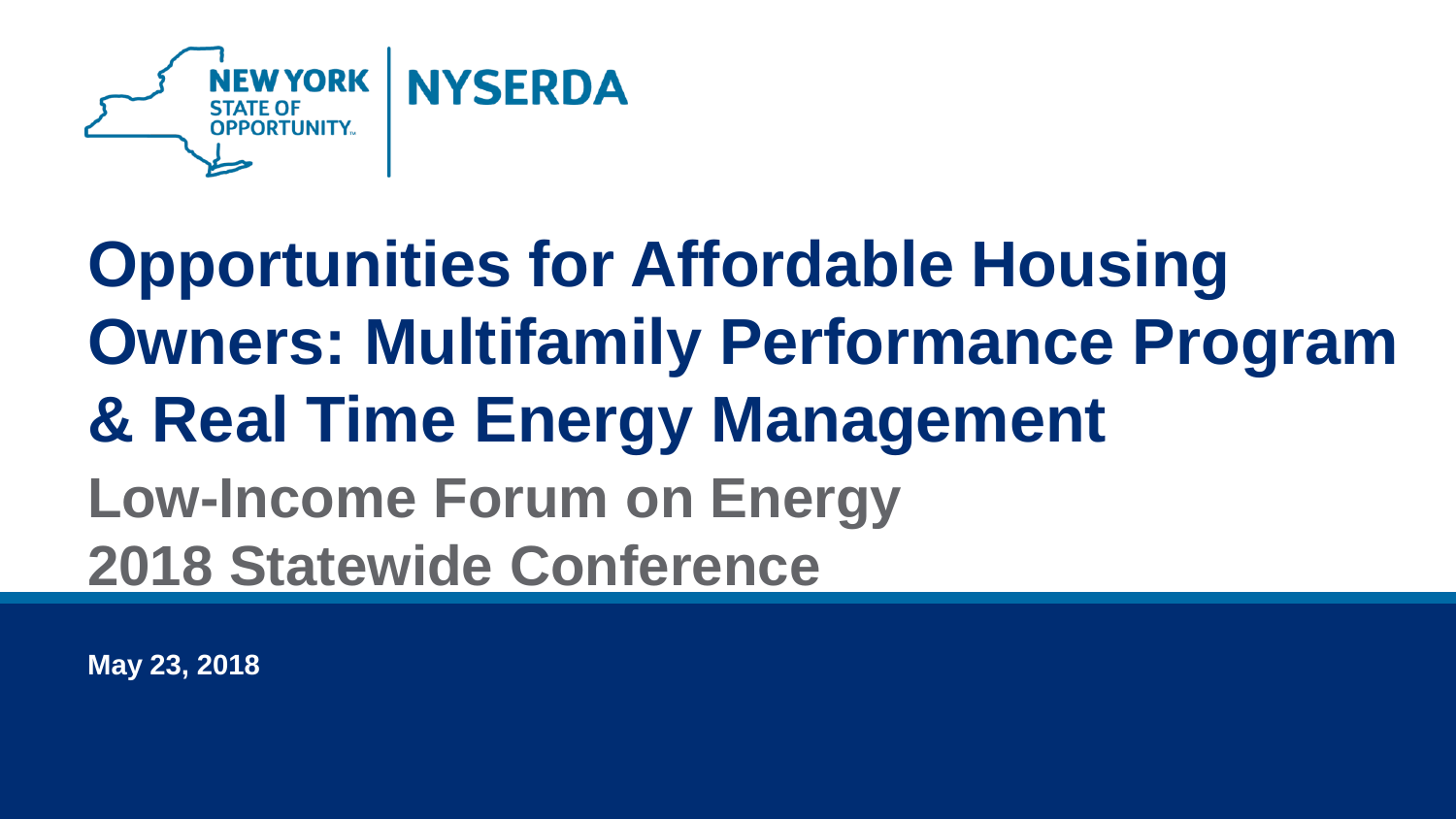# **Introduction and Agenda Brian Cabezas**

Senior Project Manager, Multifamily **NYSERDA** 

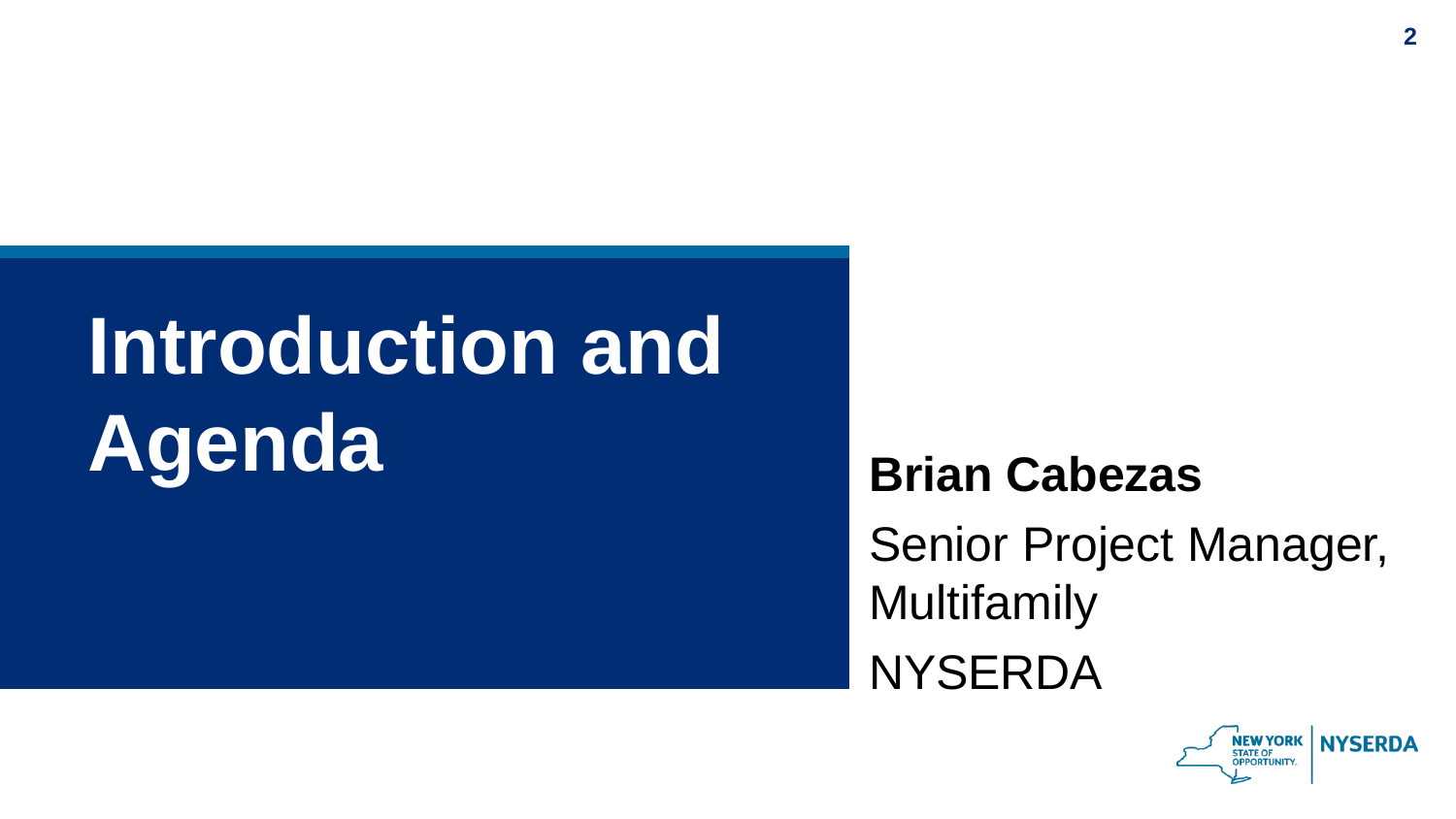## **Agenda**

- MPP Existing Buildings
- MPP High Performance Component
- MPP Solution Providers Network
- Energy Use Snapshot

– RTEM – Real Time Energy Management

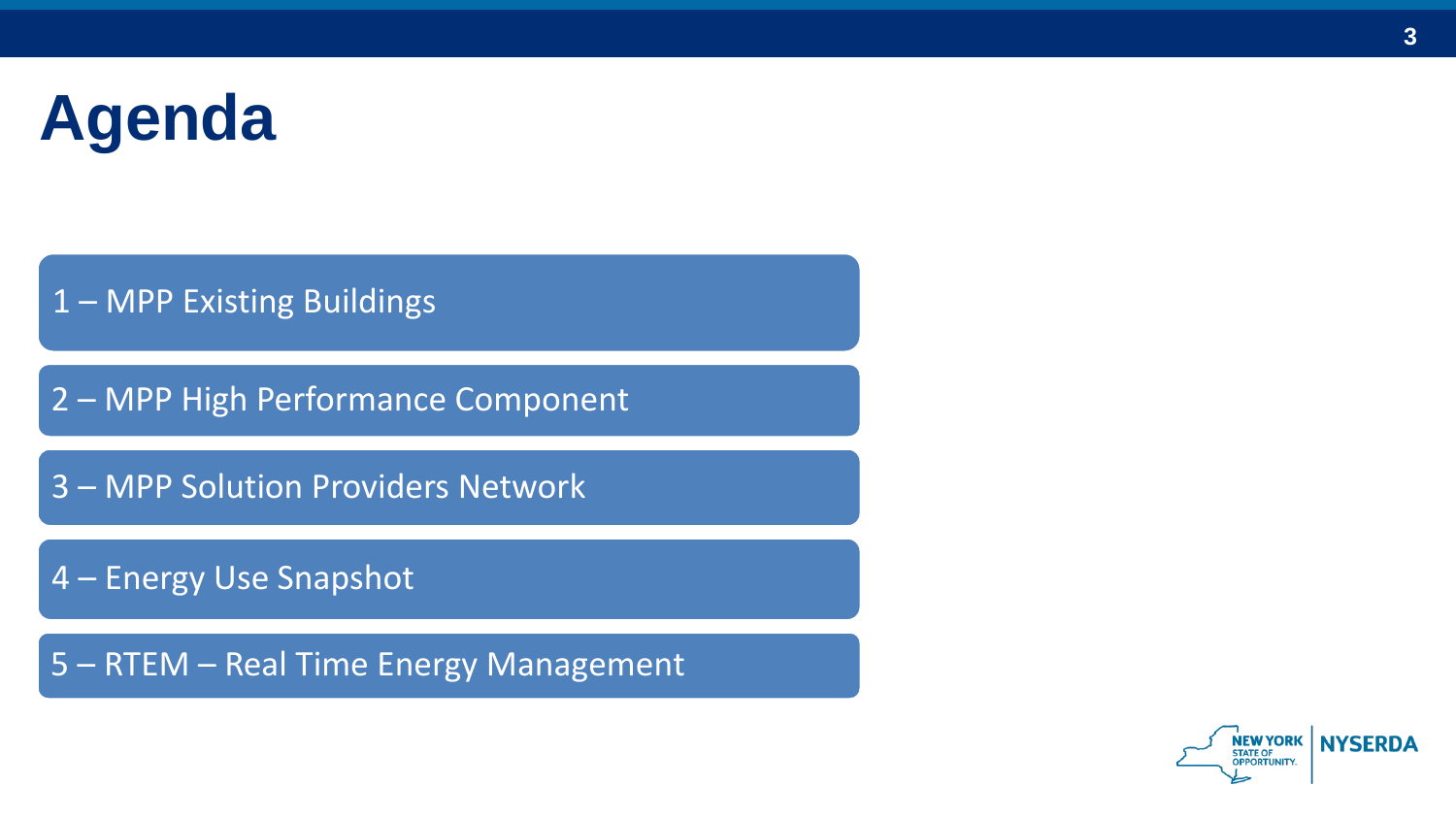## **Multifamily Performance Program: Existing Buildings**

*A whole-building approach*

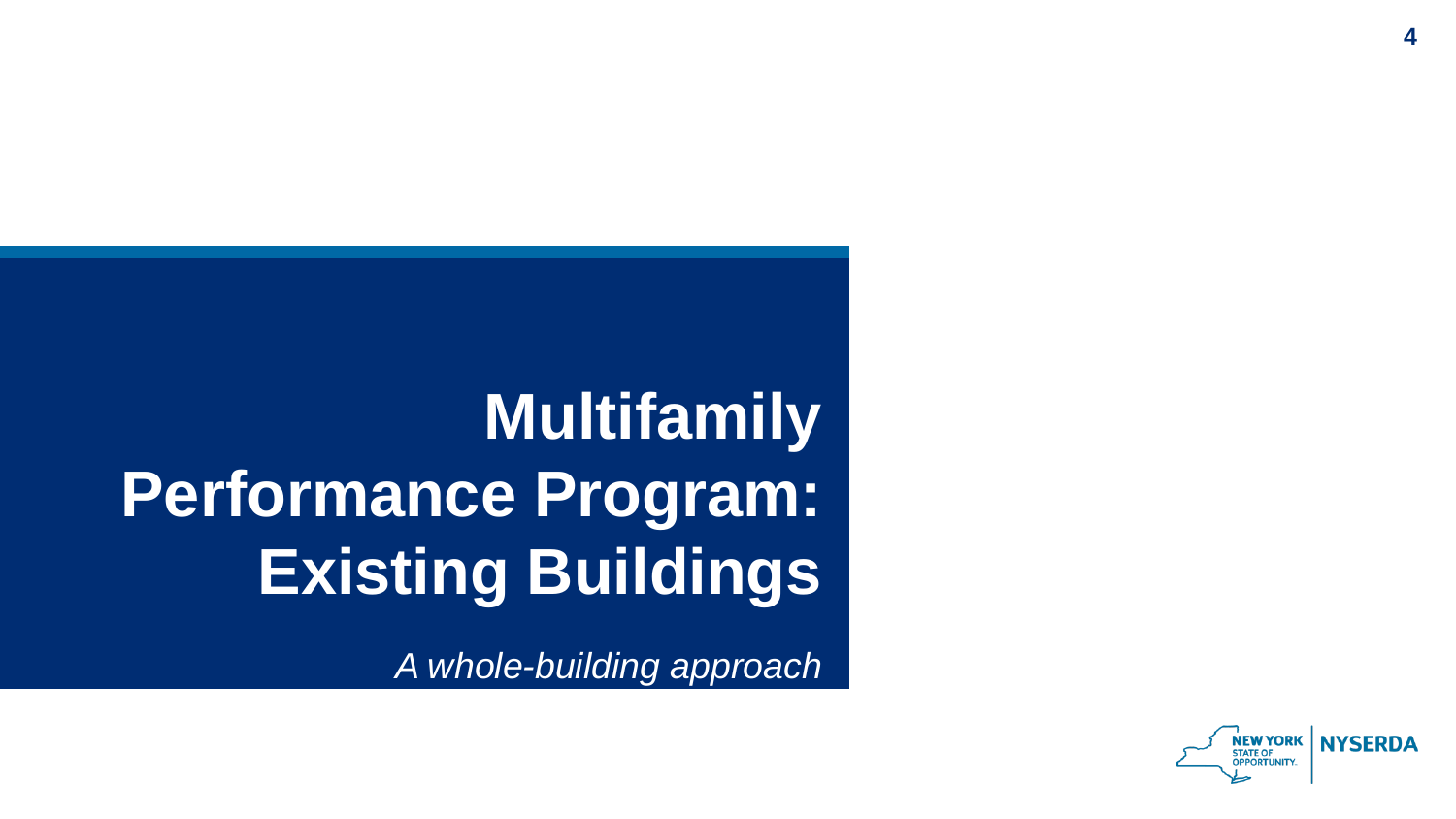## **MPP Existing Buildings – Program Overview**

- Provide incentive funding for energy efficiency projects in affordable, multifamily building in NYS
- Whole building approach to retrofits
- Multifamily Building Solutions Provider
- Minimum projected energy savings of **≥ 20%**

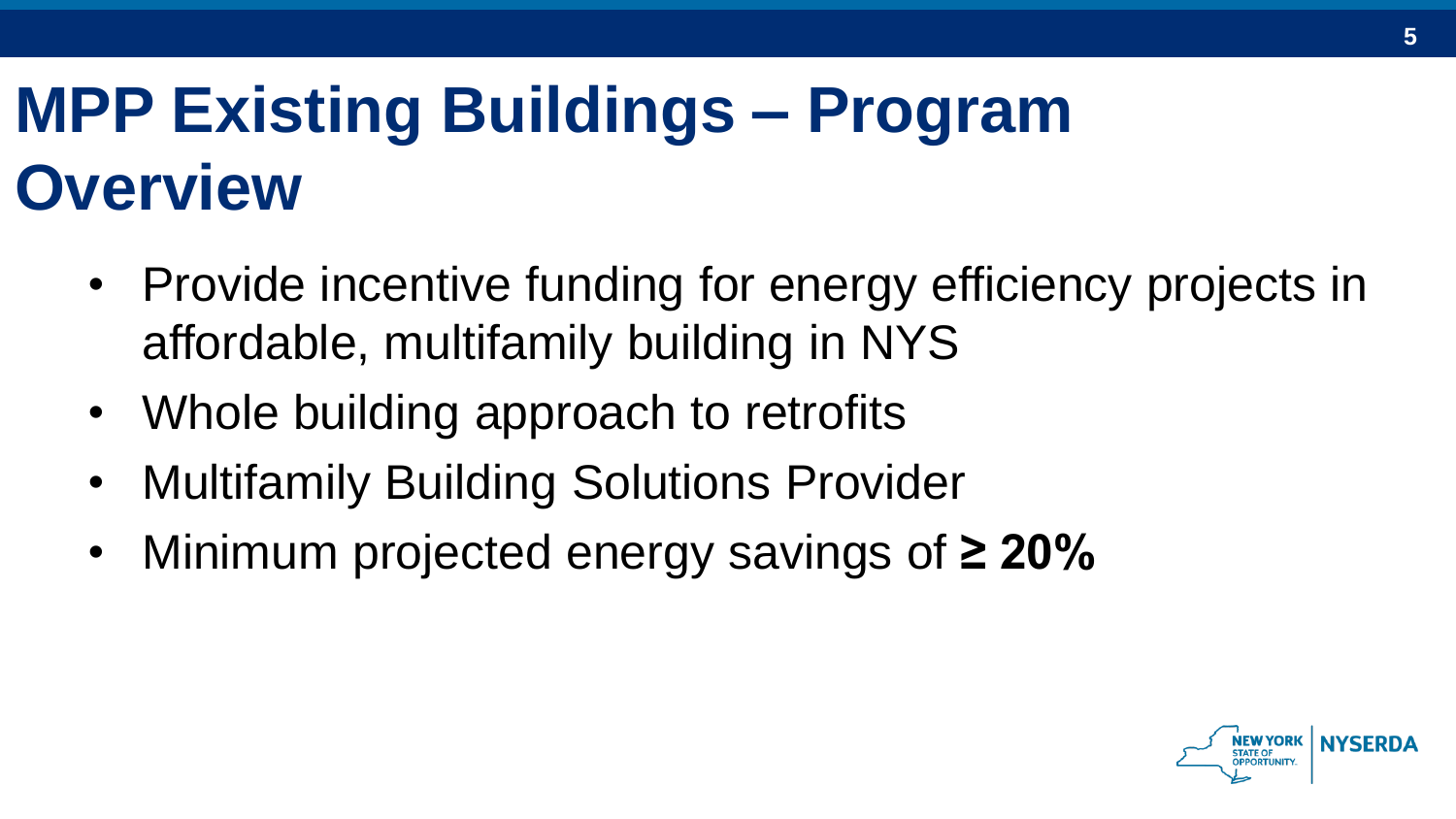#### **MPP Website, nyserda.ny.gov/mpp**

| <b>NYSERDA</b>                                         | <b>Business</b><br>& Industry | <b>Communities</b><br>& Governments | <b>Residents</b><br>& Homeowners | <b>Partners</b><br>& Investors | <b>Researchers</b><br>& Policymakers |  |
|--------------------------------------------------------|-------------------------------|-------------------------------------|----------------------------------|--------------------------------|--------------------------------------|--|
| SHARE: $f$ $\rightarrow$ $\mathsf{in}$ $\sim$ $\oplus$ |                               | <b>Programs &amp; Services</b>      | <b>Find a Contractor</b>         | <b>About NYSERDA</b>           | Contact Us                           |  |

#### **Existing Buildings**

**Multifamily Financing** 

Submetering for **Multifamily Buildings** 

#### **Multifamily Performance Program: Existing Buildings**

The way your building works is directly tied to your bottom line. And whether you're looking to boost profitability or simply make necessary equipment repairs, you can make your building work better by increasing your energy performance. As a result, you'll experience higher operational efficiency, higher net operating income, lower energy bills, and more satisfied tenants.

The Multifamily Performance Program (MPP) lets you incorporate energy efficiency into your affordable building that makes sense for you. And with each upgrade you decide to make, your building gets more efficient, marketable, and profitable.

**Find a Provider** 

A Multifamily Building Solutions Provider will work with you to evaluate your building's systems holistically, creating a customized plan aimed at giving you a minimum of 20% energy savings along with reduced energy bills. The Providers in NYSERDA's Network are energy efficiency professionals experienced at handling challenges specific to multifamily building projects. As a result, you'll experience higher operational efficiency, greater property value, lower energy bills, and more satisfied tenants.

#### **High Performance Component**



**6**

For building owners looking for deeper energy savings, our High Performance Component targets a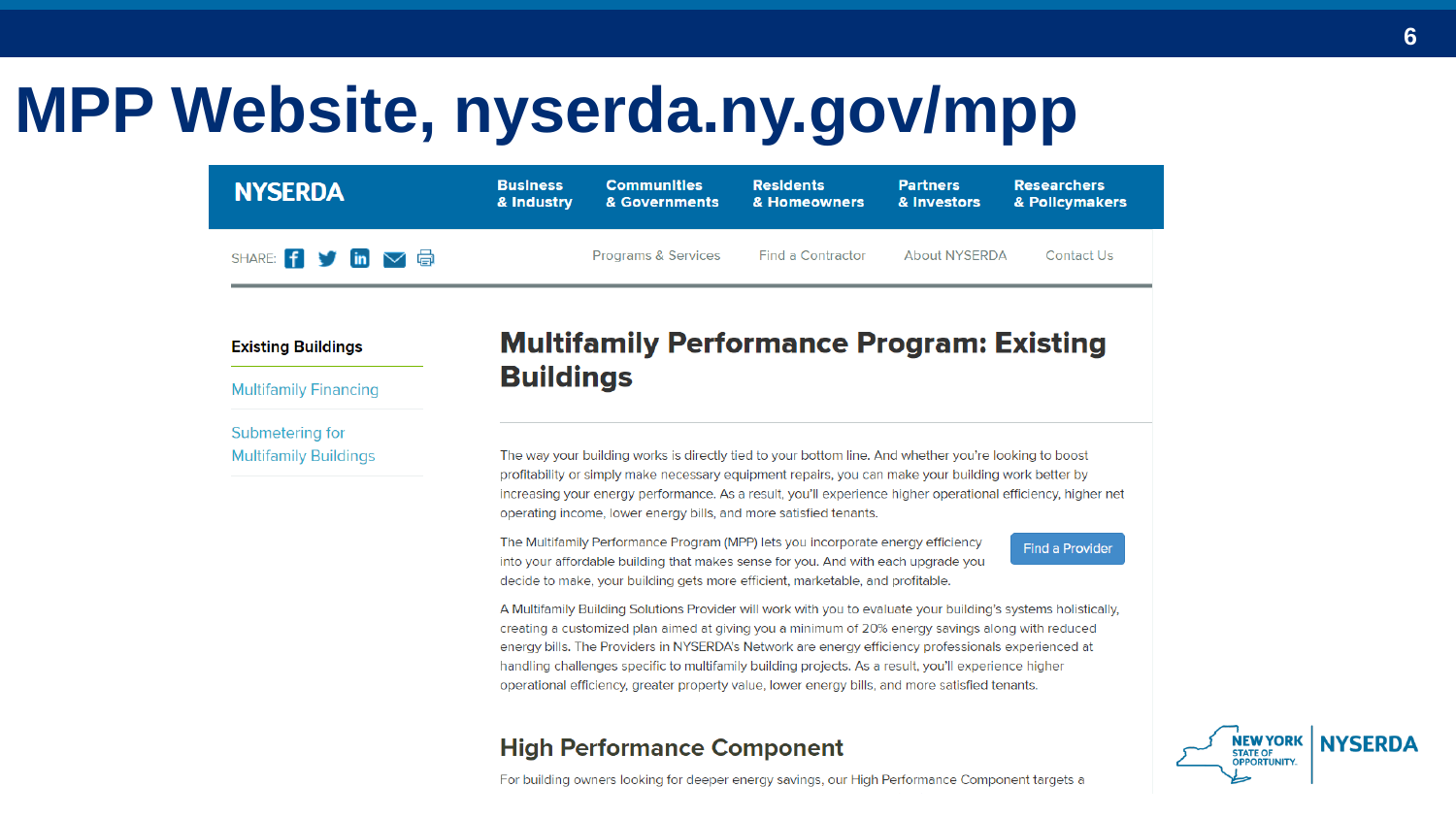## **MPP Existing Buildings – Eligibility Requirements**

- Only available to:
	- Existing buildings
	- 5+ residential units
	- Pay into electric System Benefits Charge
	- At least 50% of building residential space
	- Affordable buildings meet LMI definition
- Work with Provider to identify a minimum 20% projected energy savingsNEW YORK NYSERDA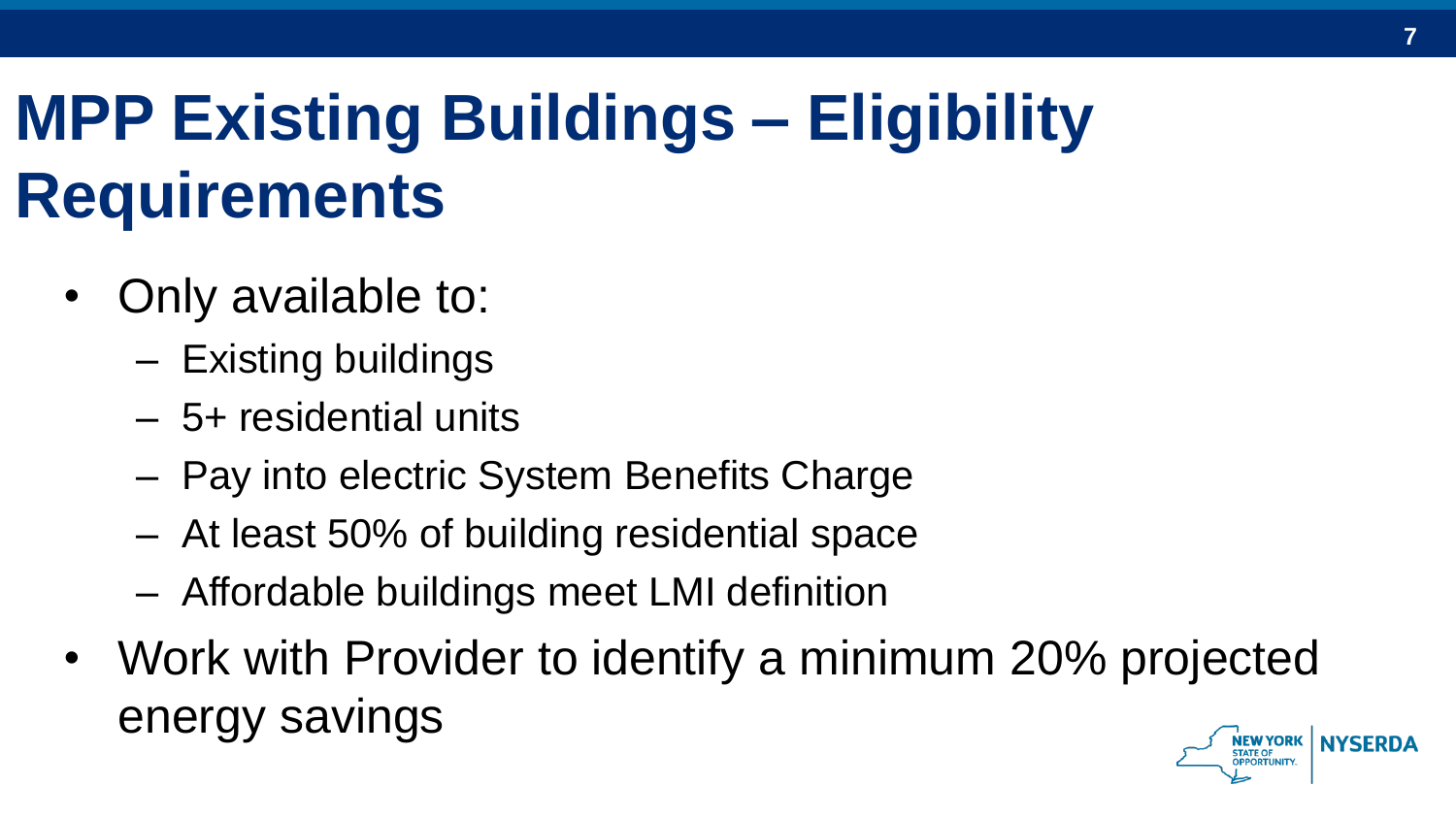#### **MPP Incentives**

| <b>Projected Energy</b><br><b>Savings Target</b>      | <b>Total Incentive</b><br>(per unit) | <b>Construction</b><br>Incentive @ 100%<br><b>Completion*</b><br>(per unit) | <b>Performance</b><br><b>Incentive</b><br>(per unit) |
|-------------------------------------------------------|--------------------------------------|-----------------------------------------------------------------------------|------------------------------------------------------|
| $20\% - 24\%$                                         | \$700                                | \$600                                                                       | \$100                                                |
| $25% - 29%$                                           | \$800                                | \$700                                                                       | \$100                                                |
| $30\% - 34\%$                                         | \$1,000                              | \$800                                                                       | \$200                                                |
| $35%+$                                                | \$1,500                              | \$1,000                                                                     | \$500                                                |
| <b>High Performance Component</b><br>40%+ & EUI ≤ 100 | \$3,500                              | \$3,000                                                                     | \$500                                                |

\*Incentive at 50% completion is also available if a Construction  $\mathbb{Z}_{\mathbb{R}^{NEC}$  NYSERDA Manager oversees the project.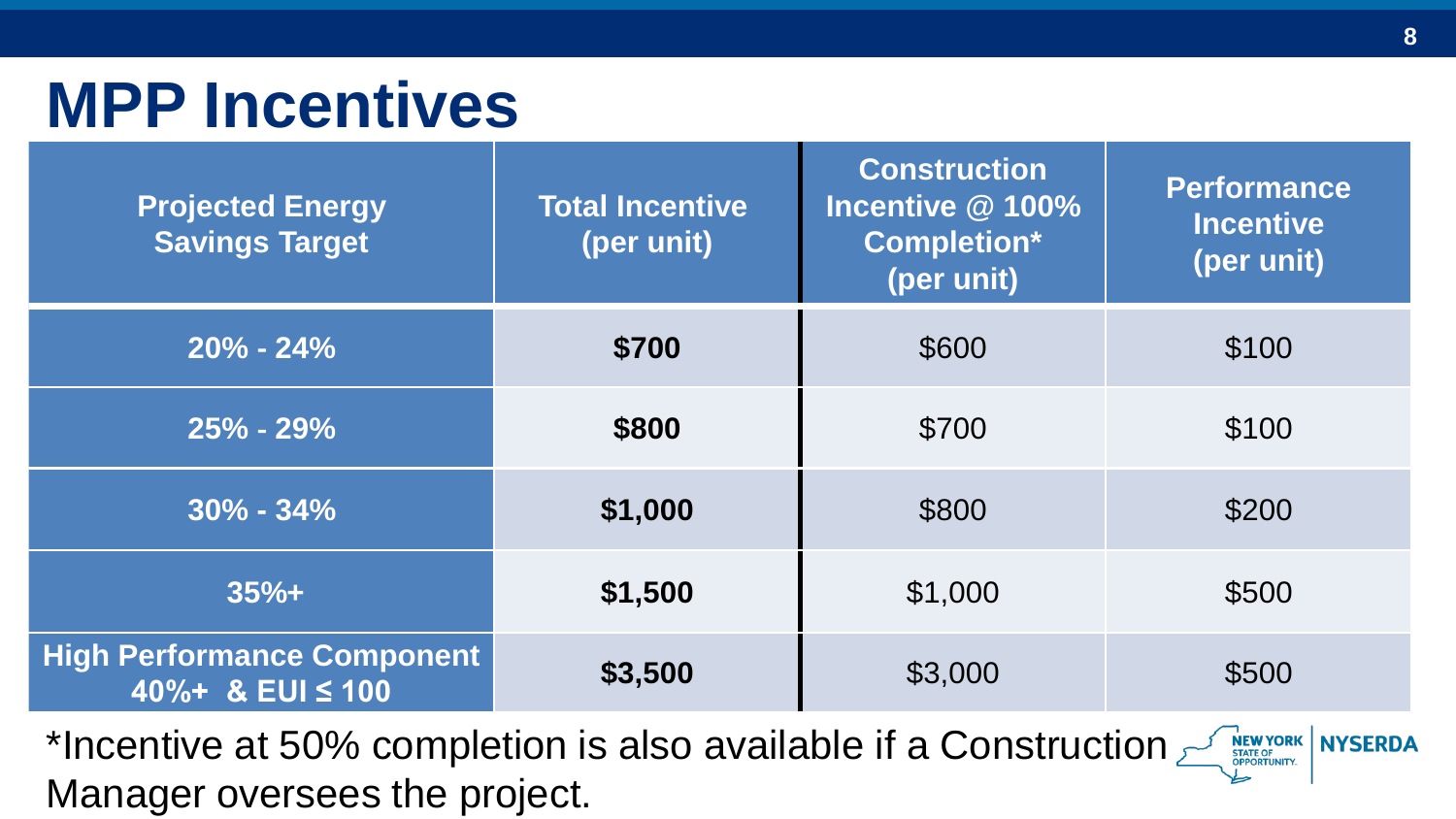#### **Coordination with Other Programs or Previous Measures**

|                                                                     | <b>Measure savings applied to</b><br><b>Performance Target</b>             | <b>Measure costs applied to</b><br><b>Incentive Cap</b> |
|---------------------------------------------------------------------|----------------------------------------------------------------------------|---------------------------------------------------------|
| <b>Previously Installed</b><br>Measures, including<br>previous WAP* | Yes                                                                        | <b>No</b>                                               |
| <b>Utility Programs</b>                                             | <b>Yes</b>                                                                 | <b>Yes</b>                                              |
| <b>Other NYSERDA</b><br><b>Programs</b>                             | Yes                                                                        | <b>Yes</b>                                              |
| WAP concurrently with<br><b>MPP</b>                                 | <b>Yes</b>                                                                 | <b>Yes</b>                                              |
|                                                                     | *Previously installed measures are those installed and operating up to one | <b>NEW YORK</b><br>STATE OF<br><b>NYSERDA</b>           |

year prior to MPP Application Approval.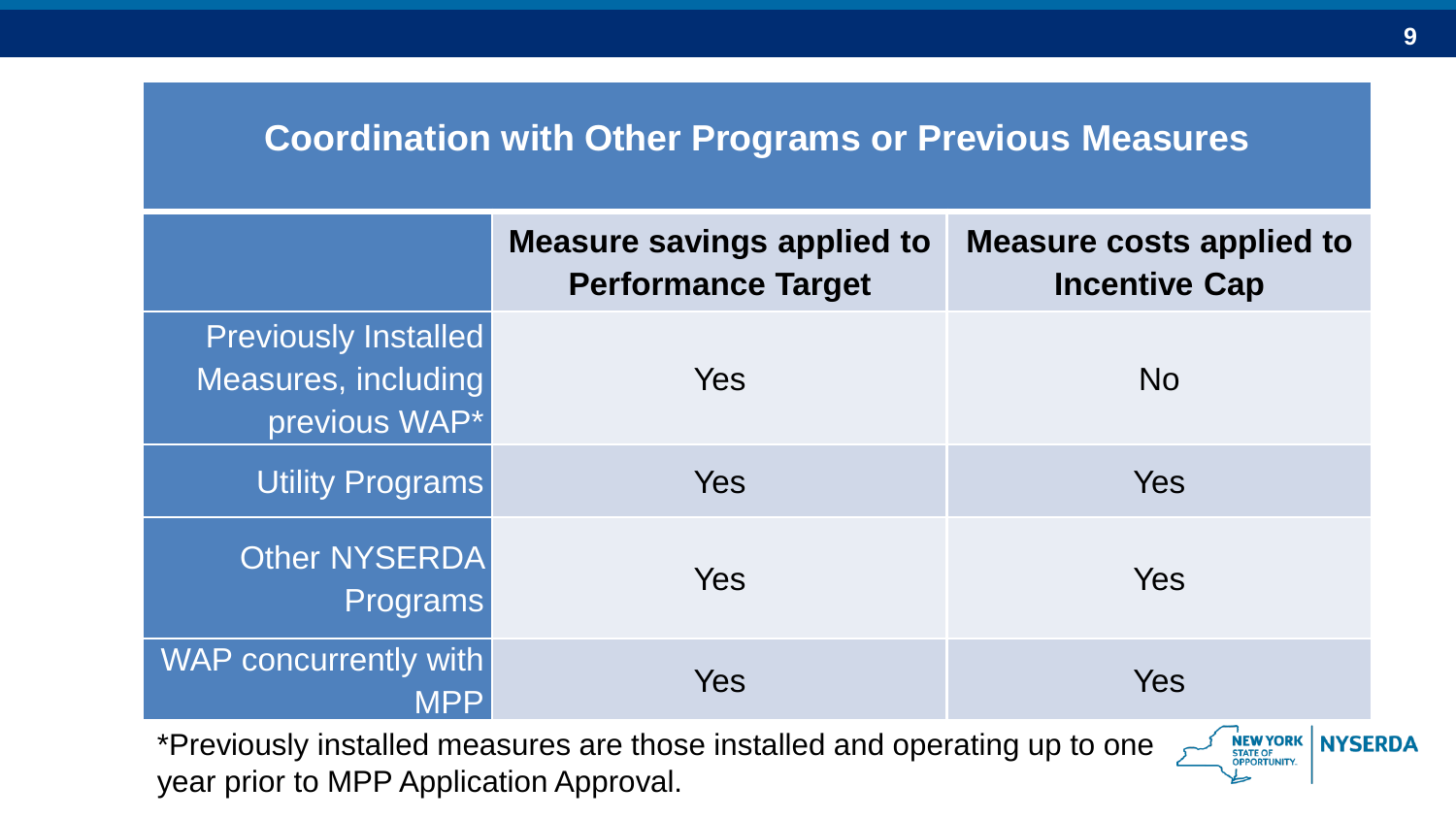## **Common Energy Efficiency Measures**

#### **In-Unit Measures**

- Low flow aerators & showerheads
- Lighting upgrades

#### **Envelope**

- Insulation (roof/attic)
- Air sealing

#### **Heating Upgrades**

- Boiler replacements
- Furnace replacements
- Hot water heaters
- Pipe insulation
- Thermostatic Radiator Valves
- Thermostats

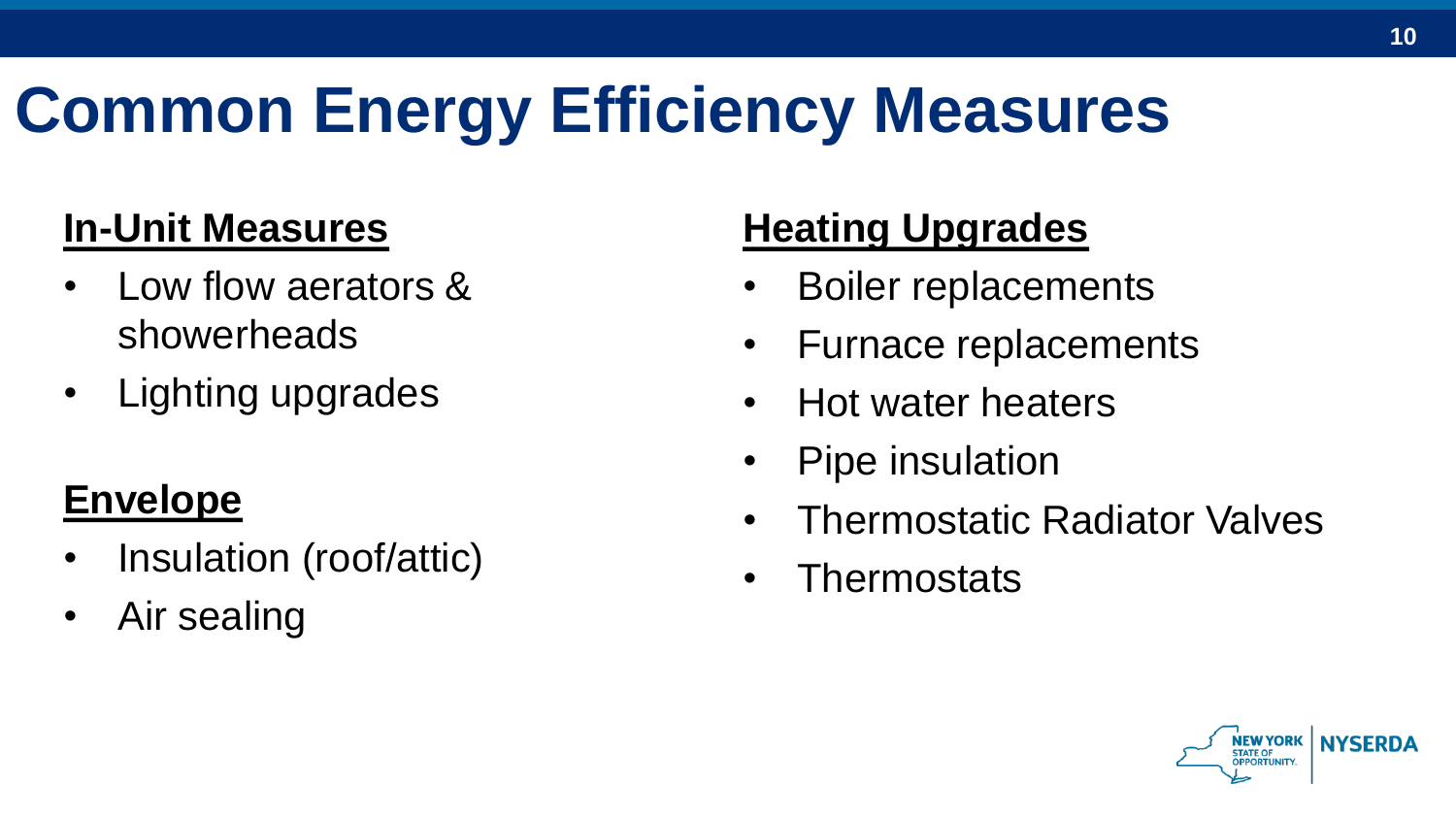#### **MPP – Process** 3. Provider 2. NYSERDA 1. Find a performs Energy Use Provider Snapshot assessment 4. NYSERDA 6. Provider 5. Building reviews and **installs** verifies project  $\rightarrow$ approves performance measures scope of work **Construction Payment** (50% and / or 100% completion)

**Performance Payment** (12 months after completion)

energy

**11**

NEW YORK NYSERDA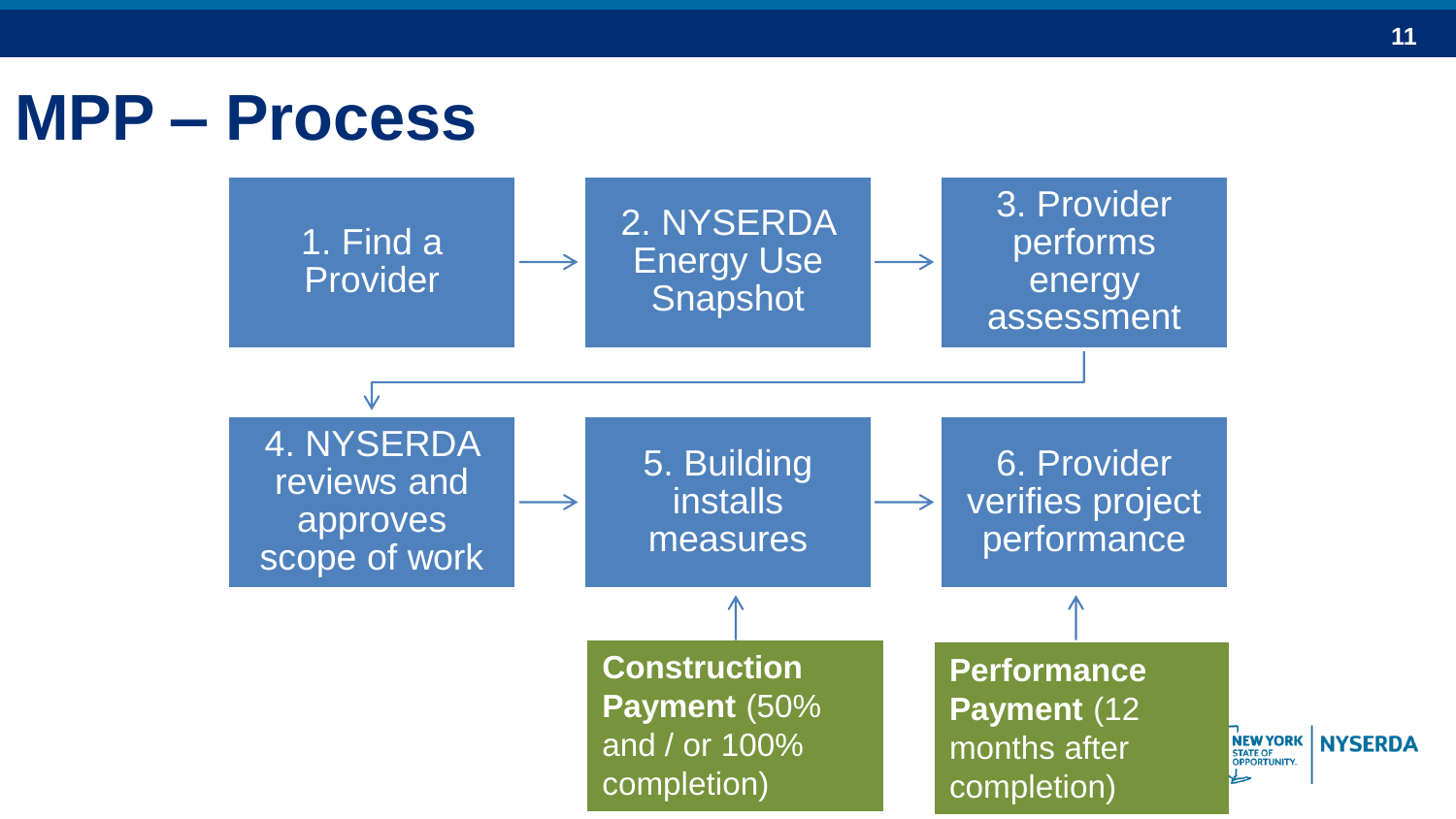### **High Performance Component**

*The next generation of deep energy savings*

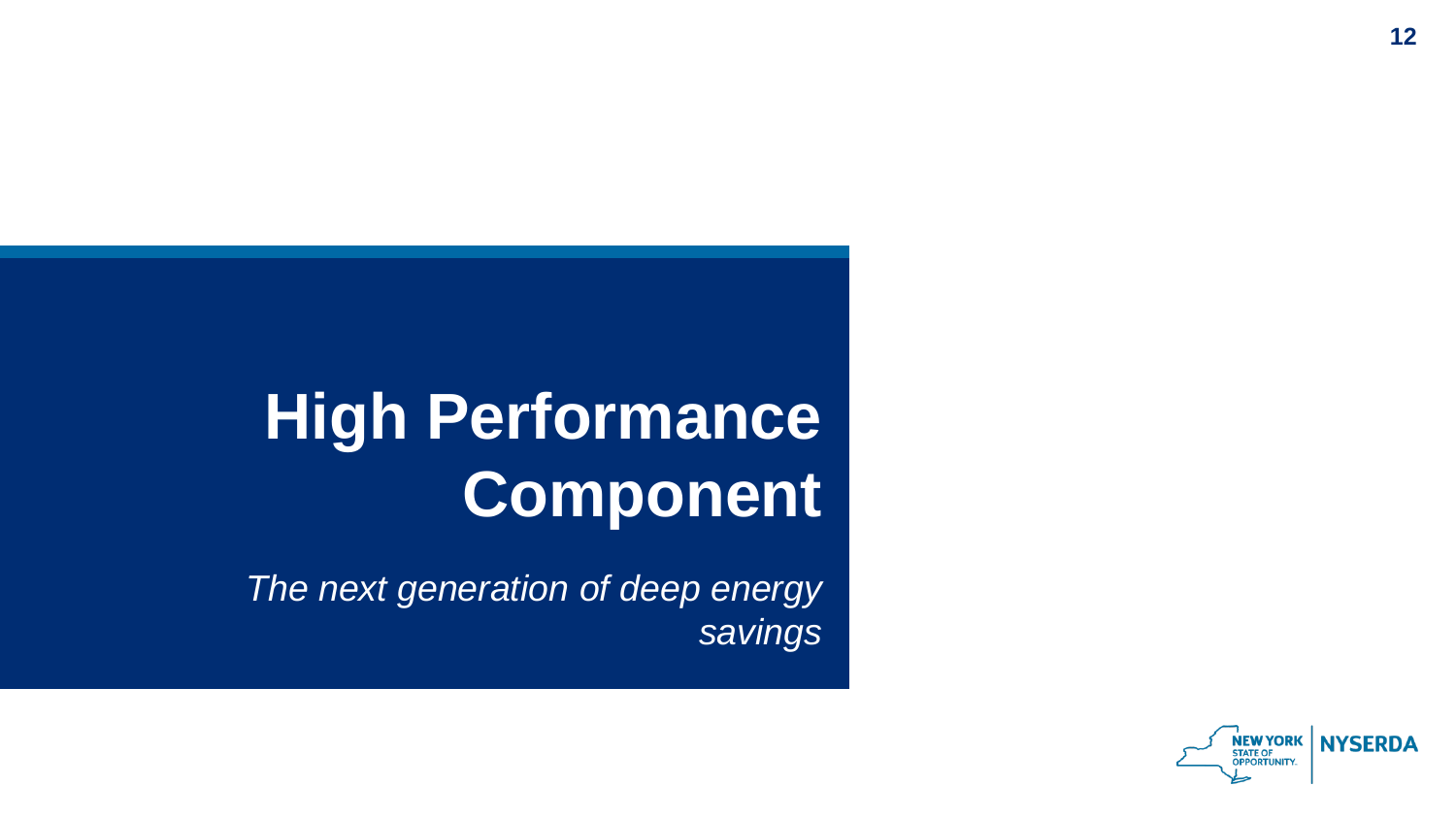#### **High Performance Component – Overview**

- Same process as Multifamily Performance Program
- Projected to achieve significant energy savings by:
	- 40% Source Energy Savings from EE only and
	- 100 EUI (kBtu/sf/year)
		- Integrate Renewables or CHP
	- Or Passive House Standard
- Incentives of \$3,500/unit

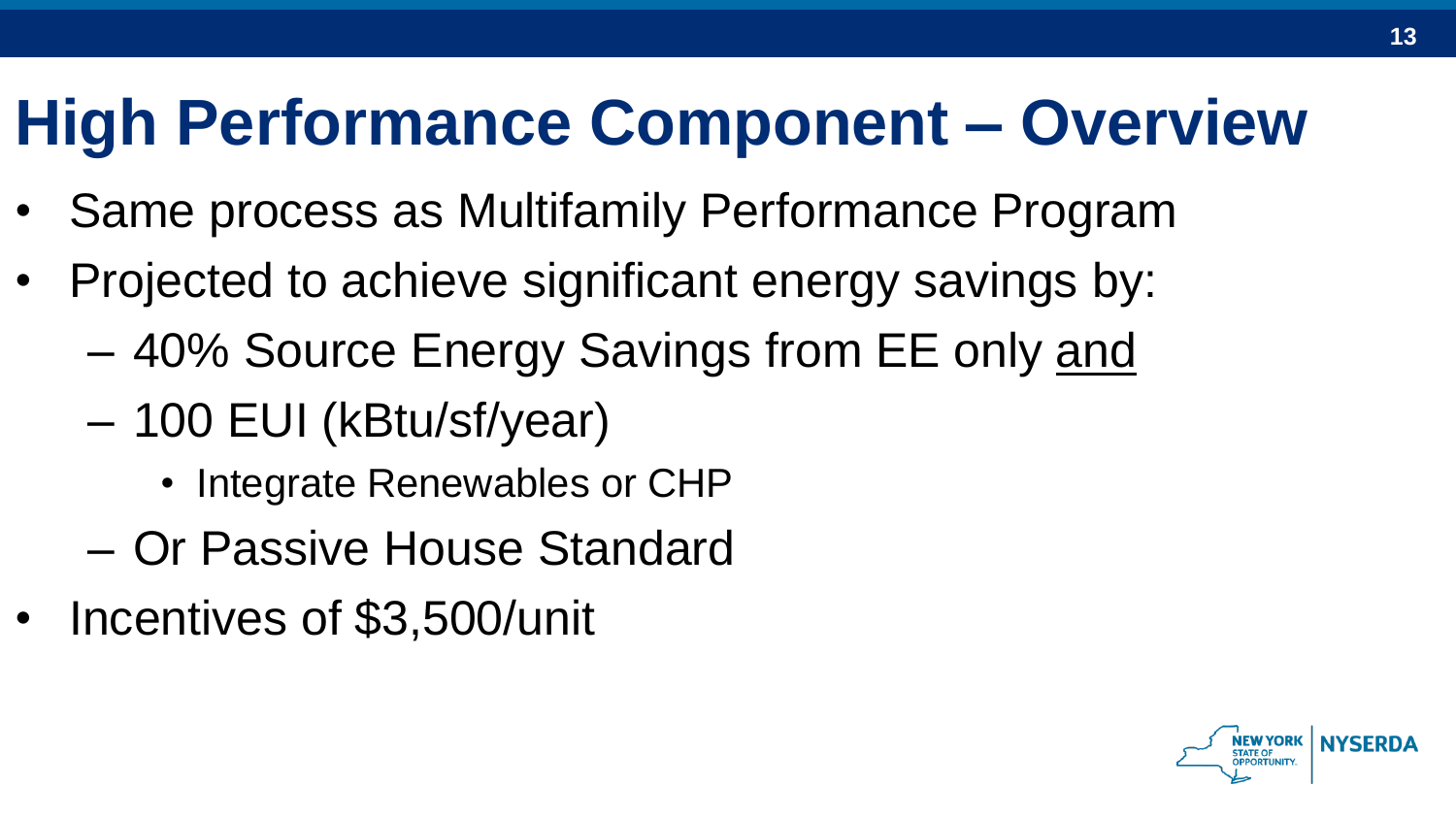### **Multifamily Building Solutions Network**

*Providing solutions to improve your building*

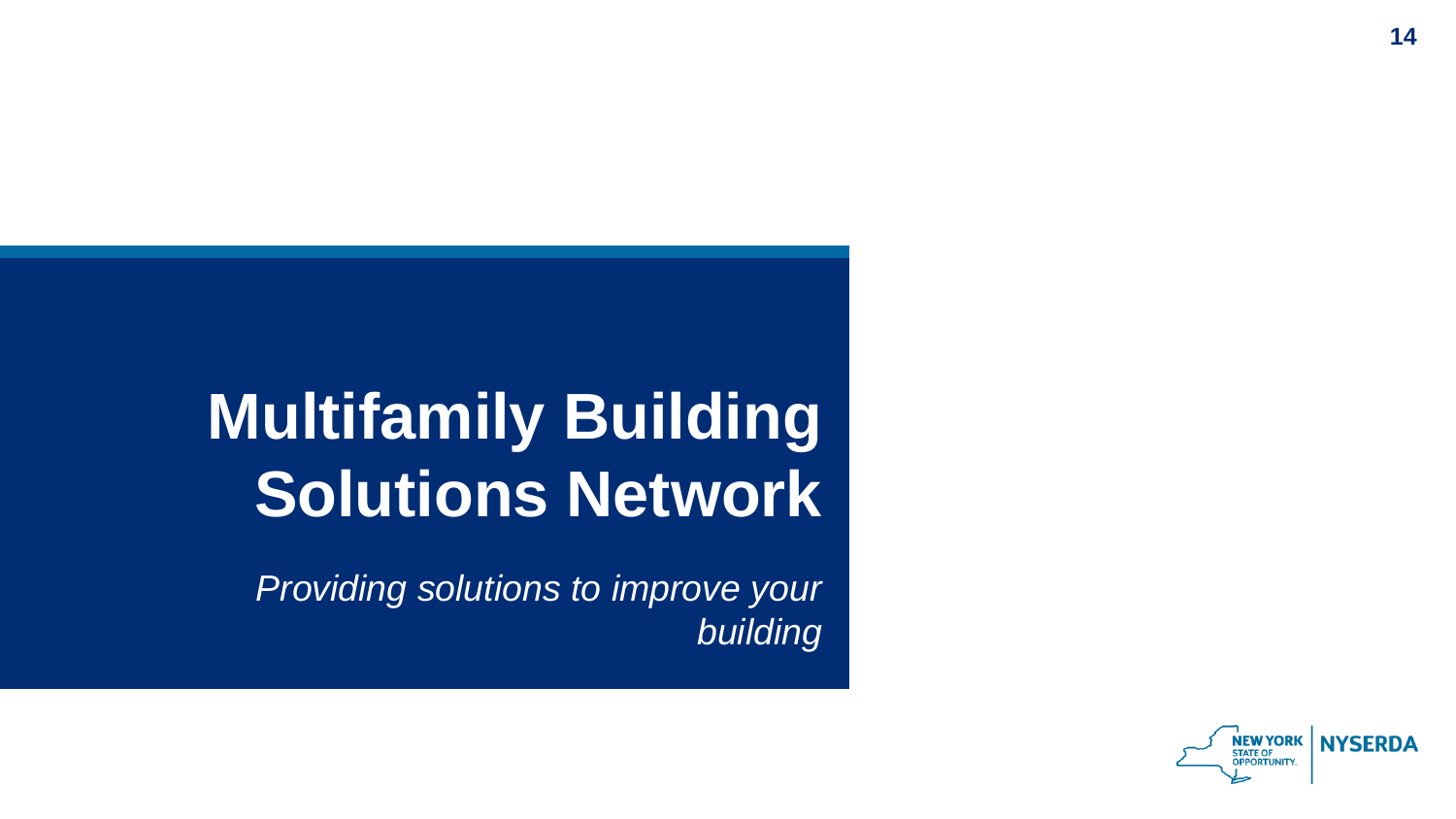#### **Find a Provider**

#### **Multifamily Performance Program: Existing Buildings**

The way your building works is directly tied to your bottom line. And whether you're looking to boost profitability or simply make necessary equipment repairs, you can make your building work better by increasing your energy performance. As a result, you'll experience higher operational efficiency, higher net operating income, lower energy bills, and more satisfied tenants.

**Find a Provider** 

The Multifamily Performance Program (MPP) lets you incorporate energy efficiency into your affordable building that makes sense for you. And with each upgrade you decide to make, your building gets more efficient, marketable, and profitable.

A Multifamily Building Solutions Provider will work with you to evaluate your building's systems holistically, creating a customized plan aimed at giving you a minimum of 20% energy savings along with reduced energy bills. The Providers in NYSERDA's Network are energy efficiency professionals experienced at handling challenges specific to multifamily building projects. As a result, you'll experience higher operational efficiency, greater property value, lower energy bills, and more satisfied tenants.

#### **Multifamily Building Solutions Network**

Multifamily Building Solutions Providers work hand-in-hand with you to find ways for your building to use energy more efficiently. Choose a county below to display a list of Providers servicing that county.



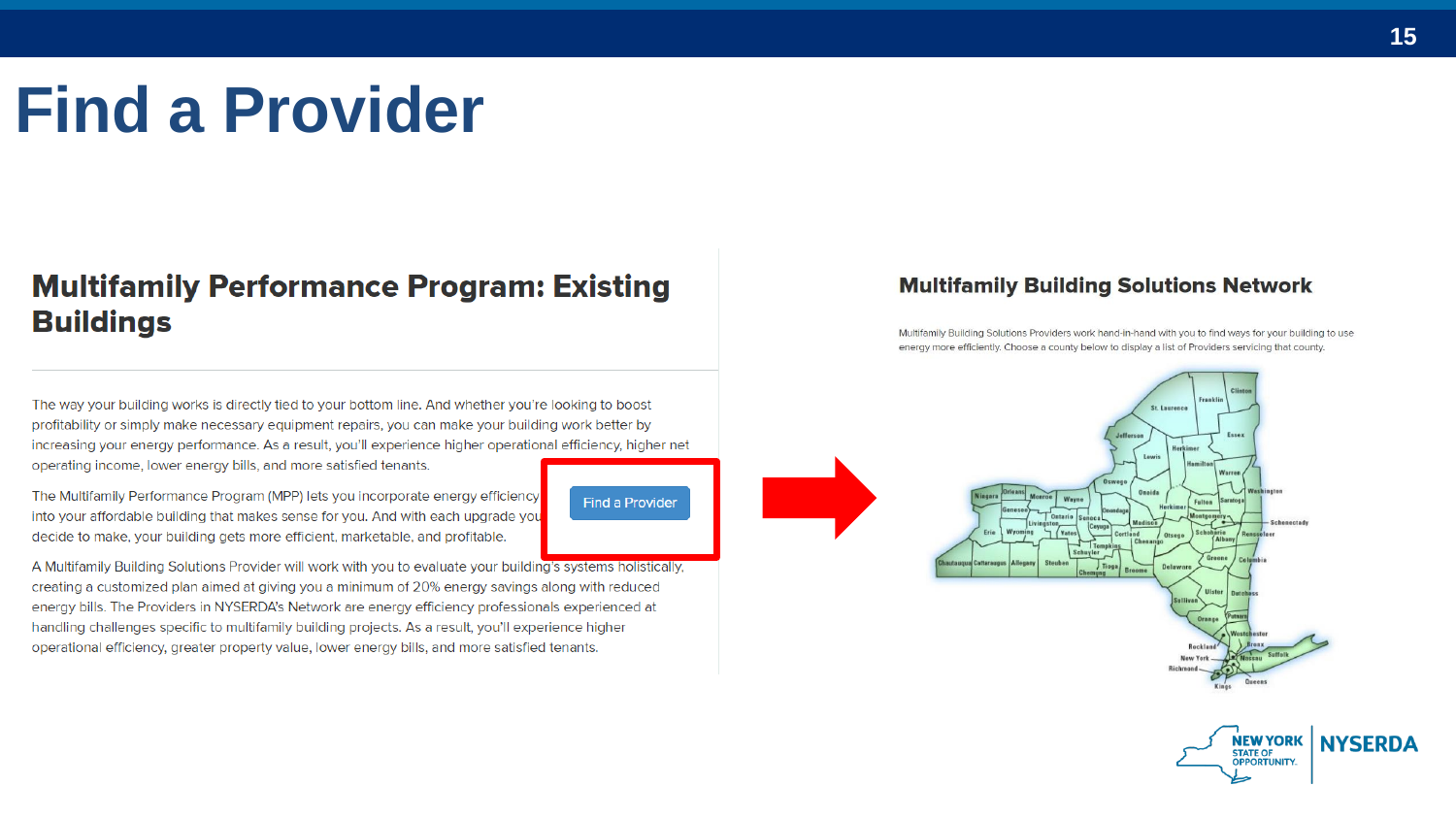## **Multifamily Building Solutions Providers**

- Network of Providers throughout NYS
- NYSERDA vets Providers
	- Certifications, Accreditations, Licenses
	- Experienced
	- Local
	- Sound
- Minimizes the effort a building owner needs to undertake to select a qualified professional

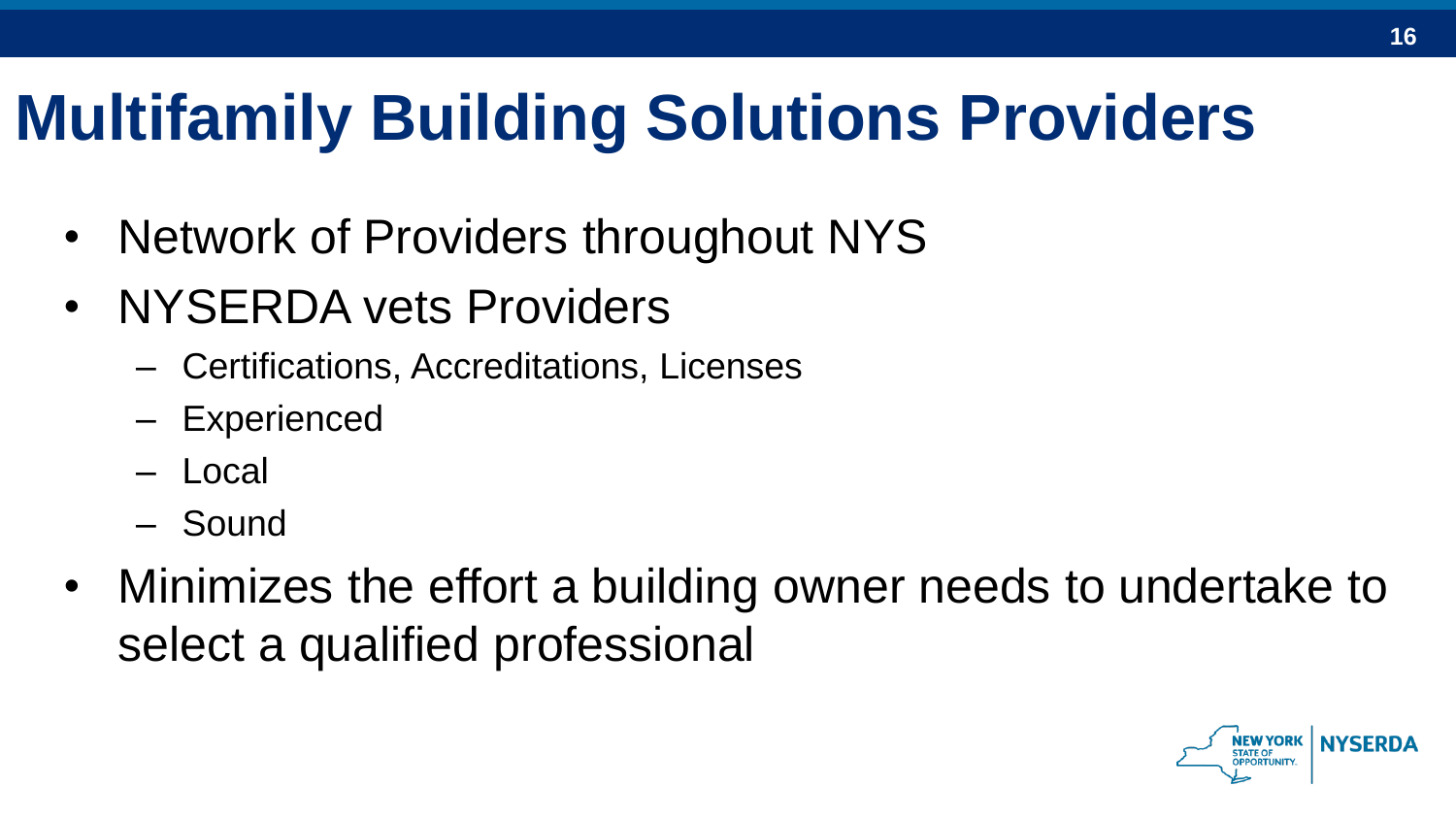#### **Energy Use Snapshot**

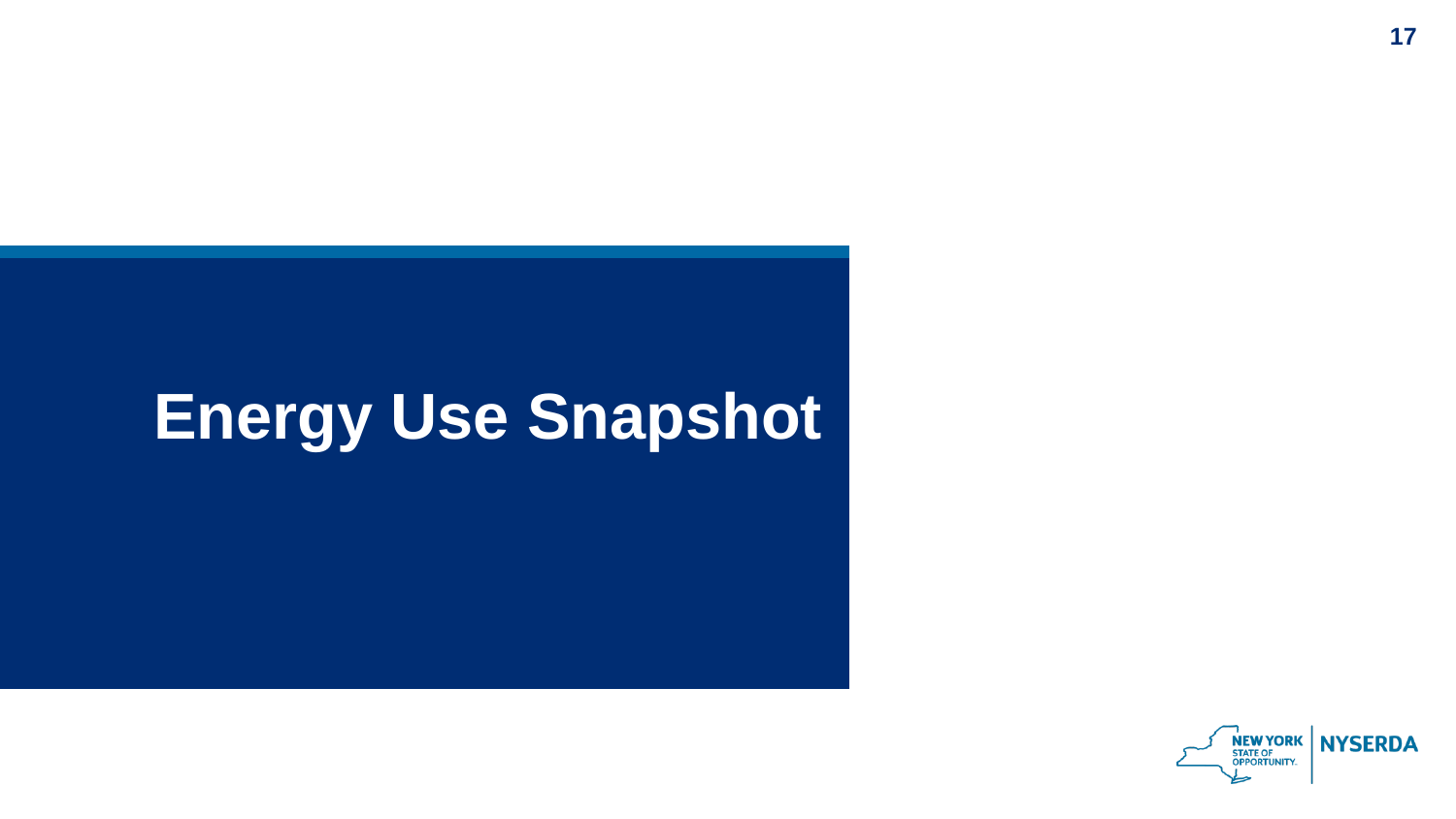#### **Energy Use Snapshot – What is it**

#### A free report for MPP participants showing:

- Heating
- Cooling
- Baseload

| <b>Regression Model Results</b> |                        |          | Time Series Comparison to Regression Model |  |     | <b>Energy Usage Correlation</b> |
|---------------------------------|------------------------|----------|--------------------------------------------|--|-----|---------------------------------|
| Winter (Heating) Slope          | 8.11 Therms/day per °F |          |                                            |  |     |                                 |
| Winter changepoint temp         | $63.8$ $\degree$ F     |          | - Utility Data (Actual)                    |  |     | <b>Utility Data (Actual)</b>    |
| Summer (Cooling) Slope          | 0.00 Therms/day per °F |          | <b>-0</b> Regression Model Predictions     |  |     | Regression Model Trendli        |
| Summer changepoint temp         | $63.8$ <sup>o</sup> F  | 600      |                                            |  | 600 |                                 |
| Baseload                        | 60.1 Therms/day        | 500      |                                            |  | 500 |                                 |
| # of baseline data points (n)   |                        | -<br>œ   |                                            |  | 400 |                                 |
| # of parameters (p)             |                        | 400<br>n |                                            |  |     |                                 |
| r-squared:                      | 1.00                   | 300      |                                            |  | 300 |                                 |
| Coefficient of Variation        | 5.1%                   | 200      |                                            |  | 200 |                                 |

|                                 | <b>Source for Typical Weather Information</b> |
|---------------------------------|-----------------------------------------------|
| <b>Weather Station Locality</b> | <b>Weather File Publication Source</b>        |
| Syracuse                        | NOAA 1981-2010 Climate Normals                |

|             | Syracuse |                                      | NOAA 1981-2010 Climate Normals |                |                      |                        |                                 | $\mathbf{y}$ $\mathbf{y}$<br>$\rightarrow$ |                              |          |                                                     |                                |         |          |                                                   |                                        |                                                    |                                                    |
|-------------|----------|--------------------------------------|--------------------------------|----------------|----------------------|------------------------|---------------------------------|--------------------------------------------|------------------------------|----------|-----------------------------------------------------|--------------------------------|---------|----------|---------------------------------------------------|----------------------------------------|----------------------------------------------------|----------------------------------------------------|
|             |          | <b>Utility Billing Data (Actual)</b> |                                |                |                      | <b>Actual Weather</b>  |                                 |                                            |                              |          | <b>Regression Model Projected to Actual Weather</b> |                                |         |          | Energy Usage Normalized to a Typical Weather Year |                                        |                                                    |                                                    |
| <b>From</b> |          | Days                                 | <b>Therms</b>                  | Therms/<br>Day | Average<br>Temp (°F) | <b>HDD</b> ref<br>65°F | <b>CDD</b> ref<br>$65^{\circ}F$ | Heating                                    | Coolina<br>(Therms) (Therms) | Baseload | <b>Total</b><br>(Therms) (Therms)                   | <b>Total</b><br>Therms/<br>Day | From    | To       | Days                                              | <b>Typical</b><br>Average<br>Temp (°F) | <b>Typical</b><br><b>HDD</b> ref<br>$65^{\circ}$ F | <b>Typical</b><br><b>CDD</b> ref<br>$65^{\circ}$ F |
| 8/23/14     | 9/24/14  | 33                                   | 2,097.0                        | 64             | 65.4                 | 108                    | 118                             |                                            |                              | 1,983    | 1,983                                               | 60                             | 1/1/10  | 1/31/10  | 31                                                | 26.0                                   | 1,209                                              |                                                    |
| 9/25/14     | 10/23/14 | 29                                   | 2,769.0                        | 95             | 57.8                 | 224                    | 14                              | 1.428                                      |                              | 1,742    | 3,170                                               | 109                            | 2/1/10  | 2/28/10  | 28                                                | 25.4                                   | 1,110                                              |                                                    |
| 10/24/14    | 1/21/14  | 29                                   | 6,218.0                        | 214            | 43.2                 | 632                    |                                 | 4.858                                      |                              | 1,742    | 6,601                                               | 228                            | 3/1/10  | 3/31/10  | 31                                                | 37.4                                   | 860                                                |                                                    |
| 11/22/14    | 12/23/14 | 32                                   | 9,845.0                        | 308            | 33.3                 | 1,015                  |                                 | 7.934                                      |                              | 1,923    | 9,856                                               | 308                            | 4/1/10  | 4/30/10  | 30                                                | 47.9                                   | 518                                                |                                                    |
| 12/24/14    | 1/26/15  | 34                                   | 13,744.0                       | 404            | 22.9                 | 1,431                  |                                 | 11.294                                     |                              | 2,043    | 13,337                                              | 392                            | 5/1/10  | 5/31/10  | 31                                                | 59.9                                   | 191                                                | 32                                                 |
| 1/27/15     | 2/24/15  | 29                                   | 14,124.0                       | 487            | 11.0                 | 1,566                  |                                 | 12,435                                     |                              | 1,742    | 14,177                                              | 489                            | 6/1/10  | 6/30/10  | 30                                                | 66.4                                   | 66                                                 | 112                                                |
| 2/25/15     | 3/25/15  | 29                                   | 10,788.0                       | 372            | 24.8                 | 1,166                  |                                 | 9.191                                      |                              | 1,742    | 10,933                                              | 377                            | 7/1/10  | 7/31/10  | 31                                                | 71.8                                   |                                                    | 213                                                |
| 3/26/15     | 4/24/15  | 30                                   | 6,910.0                        | 230            | 43.2                 | 655                    |                                 | 5.034                                      |                              | 1,802    | 6,837                                               | 228                            | 8/1/10  | 8/31/10  | 31                                                | 68.0                                   | 31                                                 | 123                                                |
| 4/25/15     | 5/26/15  | 32 <sub>1</sub>                      | 3,328.0                        | 104            | 60.6                 | 211                    | 69                              | 846                                        |                              | 1,923    | 2,768                                               | 87                             | 9/1/10  | 9/30/10  | 30                                                | 60.7                                   | 181                                                | 53                                                 |
| 5/27/15     | 6/24/15  | 29                                   | 1,911.0                        | 66             | 67.2                 | 45                     | 112                             |                                            |                              | 1,742    | 1,742                                               | 60                             | 10/1/10 | 10/31/10 | 31                                                | 49.5                                   | 481                                                |                                                    |
| 6/25/15     | 7/24/15  | 30                                   | 1,751.0                        | 58             | 68.8                 | 20                     | 134                             |                                            |                              | 1,802    | 1,802                                               | 60                             | 11/1/10 | 11/30/10 | 30                                                | 40.9                                   | 723                                                |                                                    |
| 7/25/15     | 8/25/15  | 32                                   | 1.644.0                        | 51             | 71.9                 |                        | 223                             |                                            |                              | 1.923    | 1.923                                               | 60                             | 12/1/10 | 12/31/10 | 31                                                | 27.7                                   | 1.155                                              |                                                    |
|             |          |                                      |                                |                |                      |                        |                                 |                                            |                              |          |                                                     |                                |         |          |                                                   |                                        |                                                    |                                                    |
|             |          | Total                                | <b>Total</b>                   |                |                      | Total                  | <b>Total</b>                    | <b>Heating</b>                             | Cooling                      | Baseload | Total                                               |                                |         |          | <b>Total</b>                                      |                                        | <b>Total</b>                                       | <b>Total</b>                                       |
|             |          | Days                                 | (Therms)                       |                |                      | HDD                    | <b>CDD</b>                      | (Therms)                                   | (Therms)                     |          | (Therms)   (Therms)                                 |                                |         |          | Days                                              | NITY.                                  | <b>HDD</b>                                         | <b>CDD</b>                                         |
|             |          | 368                                  | 75.129                         |                |                      | 7.074                  | 670                             | 53,018                                     |                              | 22,111   | 75.129                                              |                                |         |          | 365                                               |                                        | 6.529                                              | 545                                                |
|             |          |                                      |                                |                |                      |                        |                                 |                                            |                              |          |                                                     |                                |         |          |                                                   |                                        |                                                    |                                                    |

| <b>Heating</b><br>(Therms) | Cooling<br>(Therms) | <b>Baseload</b><br>(Therms) | <b>Total</b><br>(Therms) | <b>Total</b><br>Therms/<br>Day |
|----------------------------|---------------------|-----------------------------|--------------------------|--------------------------------|
| $\Omega$                   | $\mathbf 0$         | 1,983                       | 1,983                    | 60                             |
| 1,428                      | 0                   | 1,742                       | 3,170                    | 109                            |
| 4,858                      | $\mathbf 0$         | 1,742                       | 6,601                    | 228                            |
| 7,934                      | $\mathbf 0$         | 1,923                       | 9,856                    | 308                            |
| 11,294                     | O                   | 2,043                       | 13,337                   | 392                            |
| 12.435                     | $\mathbf 0$         | 1,742                       | 14.177                   | 489                            |
| 9,191                      | 0                   | 1,742                       | 10,933                   | 377                            |
| 5,034                      | $\mathbf 0$         | 1,802                       | 6,837                    | 228                            |
| 846                        | $\mathbf 0$         | 1.923                       | 2,768                    | 87                             |
| 0                          | $\mathbf 0$         | 1,742                       | 1,742                    | 60                             |
| 0                          | $\mathbf 0$         | 1,802                       | 1,802                    | 60                             |
| 0                          | 0                   | 1.923                       | 1,923                    | 60                             |
| <b>Heating</b>             | Cooling             | <b>Baseload</b>             | <b>Total</b>             |                                |
| (Therms)                   | (Therms)            | (Therms)                    | (Therms)                 |                                |
| 53,018                     | $\Omega$            | 22,111                      | 75,129                   |                                |

0

**Therms per Day**



**Energy Usage Correlation to Weather Utility Data (Actual) Regression Model Trendline**

|     | <b>Therms</b> | Therms/<br>Day | Average<br>Temp (°F) | <b>HDD</b> ref<br>$65^{\circ}$ F | <b>CDD</b> ref<br>$65^{\circ}$ F | Heating             | Cooling<br>(Therms)   (Therms)   (Therms)         | <b>Baseload</b> | <b>Total</b><br>(Therms) | <b>Total</b><br>Therms/<br>Day | <b>From</b> | <b>To</b> | Days            | <b>Typical</b><br>Average<br>Temp (°F) | <b>Typical</b><br><b>HDD</b> ref<br>65°F | <b>Typical</b><br><b>CDD</b> ref<br>$65^{\circ}$ F |  |
|-----|---------------|----------------|----------------------|----------------------------------|----------------------------------|---------------------|---------------------------------------------------|-----------------|--------------------------|--------------------------------|-------------|-----------|-----------------|----------------------------------------|------------------------------------------|----------------------------------------------------|--|
| 33  | 2,097.0       | 64             | 65.4                 | 108                              | 118                              |                     |                                                   | 1,983           | 1,983                    | 60                             | 1/1/10      | 1/31/10   | 31              | 26.0                                   | 1.209                                    |                                                    |  |
| 29  | 2,769.0       | 95             | 57.8                 | 224                              |                                  | 1,428               |                                                   | 1,742           | 3,170                    | 109                            | 2/1/10      | 2/28/10   | 28              | 25.4                                   | 1.110                                    |                                                    |  |
| 29  | 6,218.0       | 214            | 43.2                 | 632                              |                                  | 4.858               |                                                   | 1.742           | 6.601                    | 228                            | 3/1/10      | 3/31/10   | 31              | 37.4                                   | 860                                      |                                                    |  |
| 32  | 9,845.0       | 308            | 33.3                 | 1,015                            |                                  | 7.934               |                                                   | 1,923           | 9,856                    | 308                            | 4/1/10      | 4/30/10   | 30              | 47.9                                   | 518                                      |                                                    |  |
| 34  | 13.744.0      | 404            | 22.9                 | 1.431                            |                                  | 11,294              |                                                   | 2,043           | 13,337                   | 392                            | 5/1/10      | 5/31/10   | 31              | 59.9                                   | 191                                      | 32                                                 |  |
| 29  | 14,124.0      | 487            | 11.0                 | 1,566                            |                                  | 12,435              |                                                   | 1,742           | 14,177                   | 489                            | 6/1/10      | 6/30/10   | 30              | 66.4                                   | 66                                       | 112                                                |  |
| 29  | 10,788.0      | 372            | 24.8                 | 1,166                            |                                  | 9,191               |                                                   | 1,742           | 10,933                   | 377                            | 7/1/10      | 7/31/10   | 31              | 71.8                                   |                                          | 213                                                |  |
| 30  | 6,910.0       | 230            | 43.2                 | 655                              |                                  | 5,034               |                                                   | 1,802           | 6,837                    | 228                            | 8/1/10      | 8/31/10   | 31              | 68.0                                   | 31                                       | 123                                                |  |
| 32  | 3,328.0       | 104            | 60.6                 | 211                              | 69                               | 846                 |                                                   | 1,923           | 2,768                    | 87                             | 9/1/10      | 9/30/10   | 30              | 60.7                                   | 181                                      | 53                                                 |  |
| 29  | 1,911.0       | 66             | 67.2                 | 45                               | 112                              |                     |                                                   | 1.742           | 1,742                    | 60                             | 10/1/10     | 10/31/10  | 31              | 49.5                                   | 481                                      |                                                    |  |
| 30  | 1,751.0       | 58             | 68.8                 | 20                               | 134                              |                     |                                                   | 1,802           | 1,802                    | 60                             | 11/1/10     | 11/30/10  | 30 <sub>1</sub> | 40.9                                   | 723                                      |                                                    |  |
| 32  | 1,644.0       |                | 71.9                 |                                  | 223                              |                     |                                                   | 1.923           | 1.923                    | 60                             | 12/1/10     | 12/31/10  | 31              | 27.7                                   | 1.155                                    |                                                    |  |
|     |               |                |                      |                                  |                                  |                     |                                                   |                 |                          |                                |             |           |                 |                                        |                                          |                                                    |  |
|     | <b>Total</b>  |                |                      | <b>Total</b>                     | <b>Total</b>                     | <b>Heating</b>      | Cooling                                           | Baseload        | <b>Total</b>             |                                |             |           | <b>Total</b>    |                                        | <b>Total</b>                             | <b>Total</b>                                       |  |
|     | (Therms)      |                |                      | HDD                              | <b>CDD</b>                       | (Therms)   (Therms) |                                                   | (Therms)        | (Therms)                 |                                |             |           | Days            | <b>NITY.</b>                           | <b>HDD</b>                               | <b>CDD</b>                                         |  |
| 368 | 75,129        |                |                      | 7,074                            | 670                              | 53,018              |                                                   | 22,111          | 75,129                   |                                |             |           | 365             |                                        | 6,529                                    | 545                                                |  |
|     |               |                |                      |                                  |                                  |                     | There is to take the second and a second blood of |                 |                          |                                |             |           |                 |                                        |                                          |                                                    |  |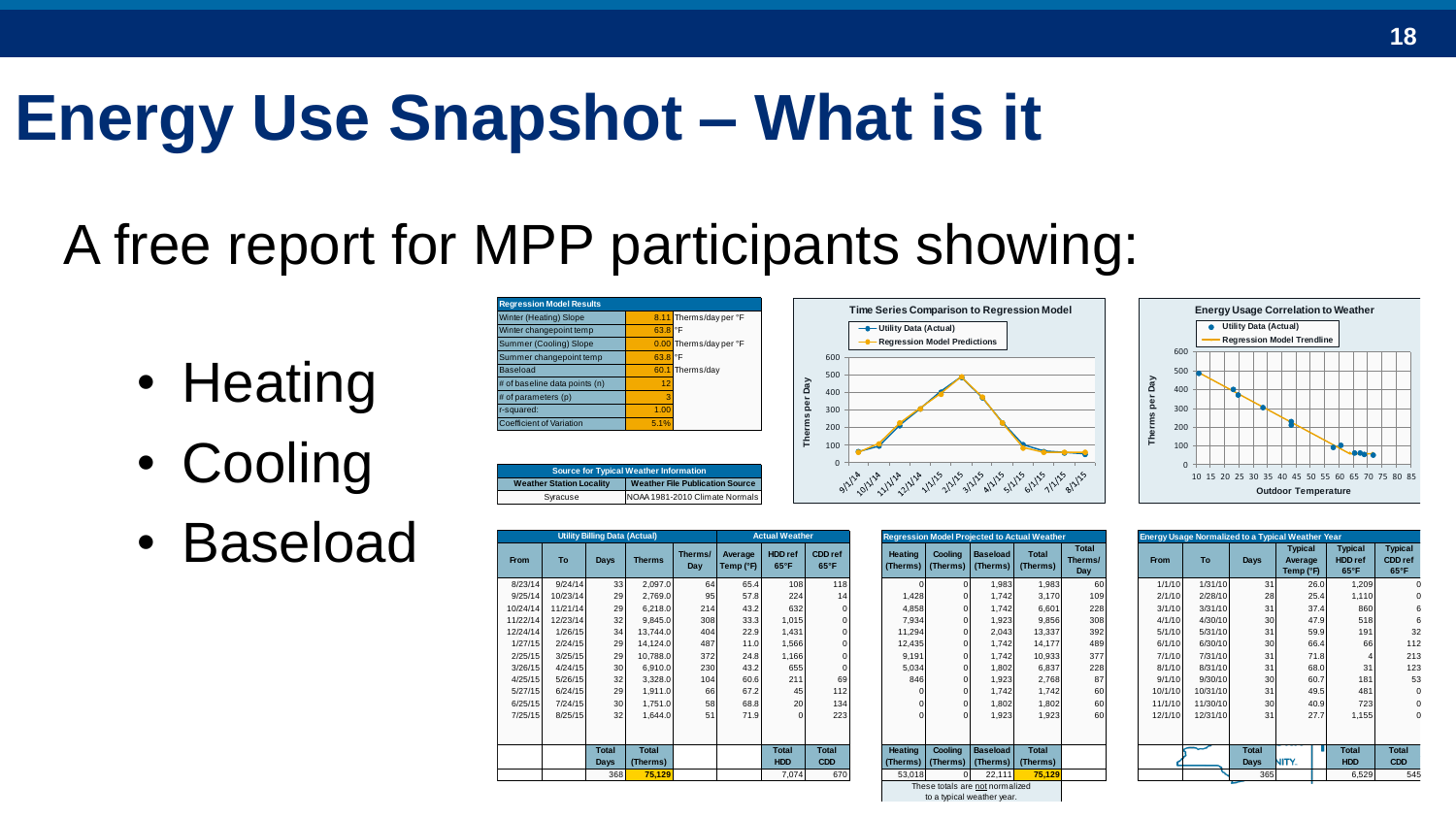#### **Energy Use Snapshot – Benefits**

#### **Cuts your project costs because NYSERDA:**

- Obtains electricity and gas usage histories from utility companies
- Compiles all billing data into a single workbook
- Scales up sampled apartment meters
- Disaggregates heating, cooling and baseload usage
- Weather-normalizes per industry standards
- Graphs usage patterns
- Calculates useful metrics

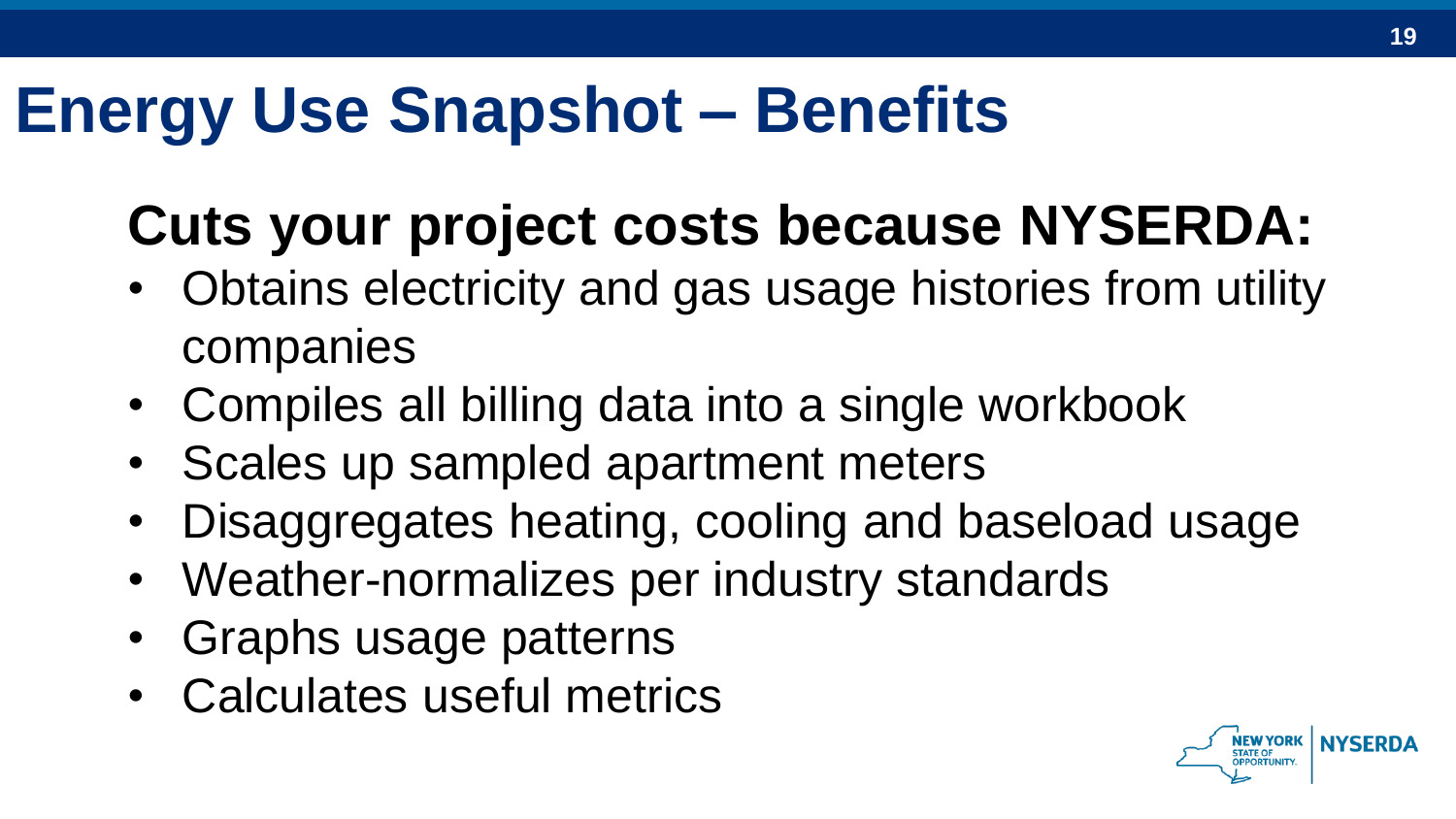## **Real Time Energy Management**

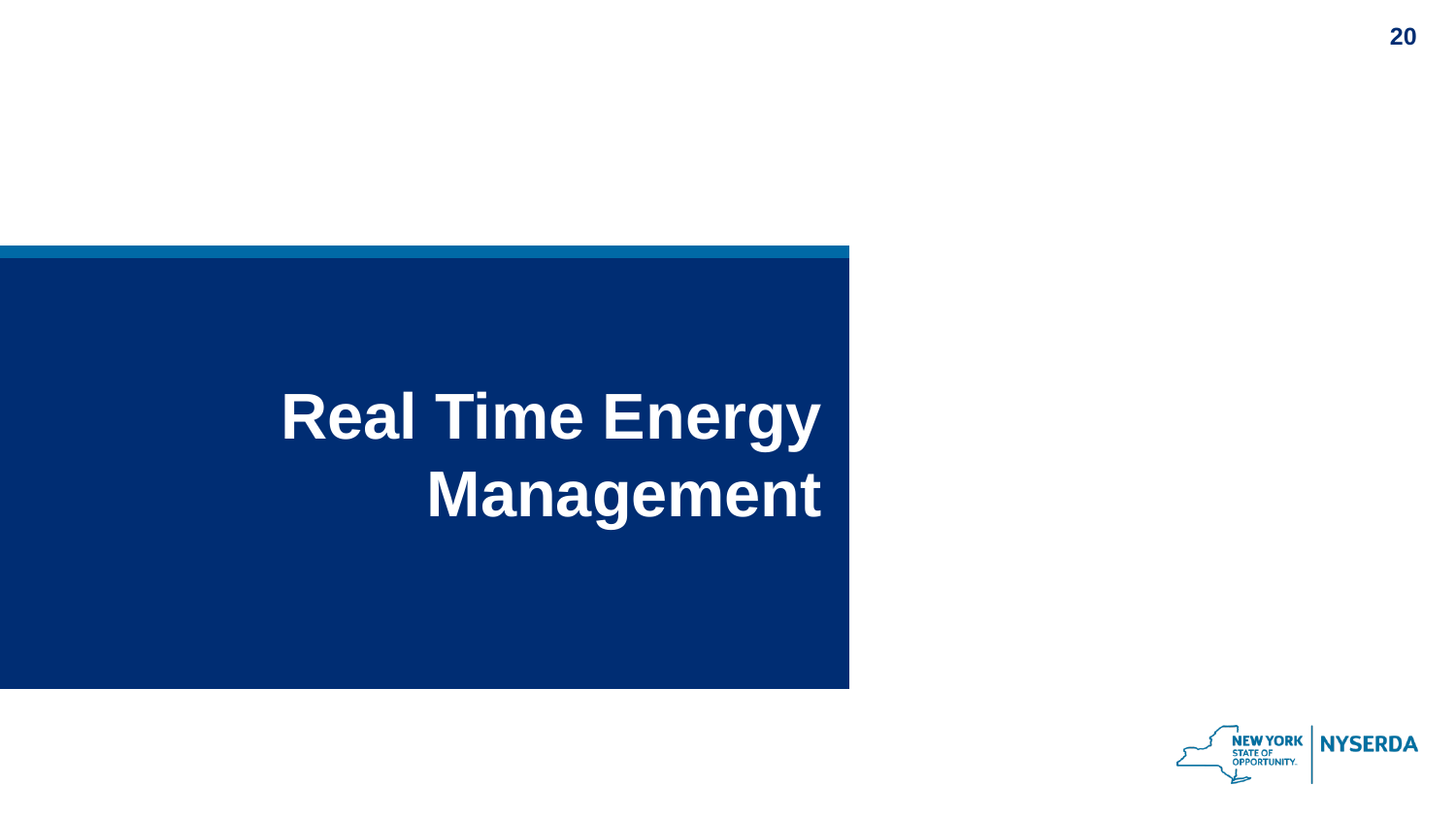### **Real Time Energy Management**

#### The Future is Energy Management



**Cutting-edge technology that continuously** sends site's historical & live equipment performance data to advanced cloud-based system. **NEW YORK NYSERDA** 

• Pay SBC on electric

**STATE OF OPPORTUNITY.**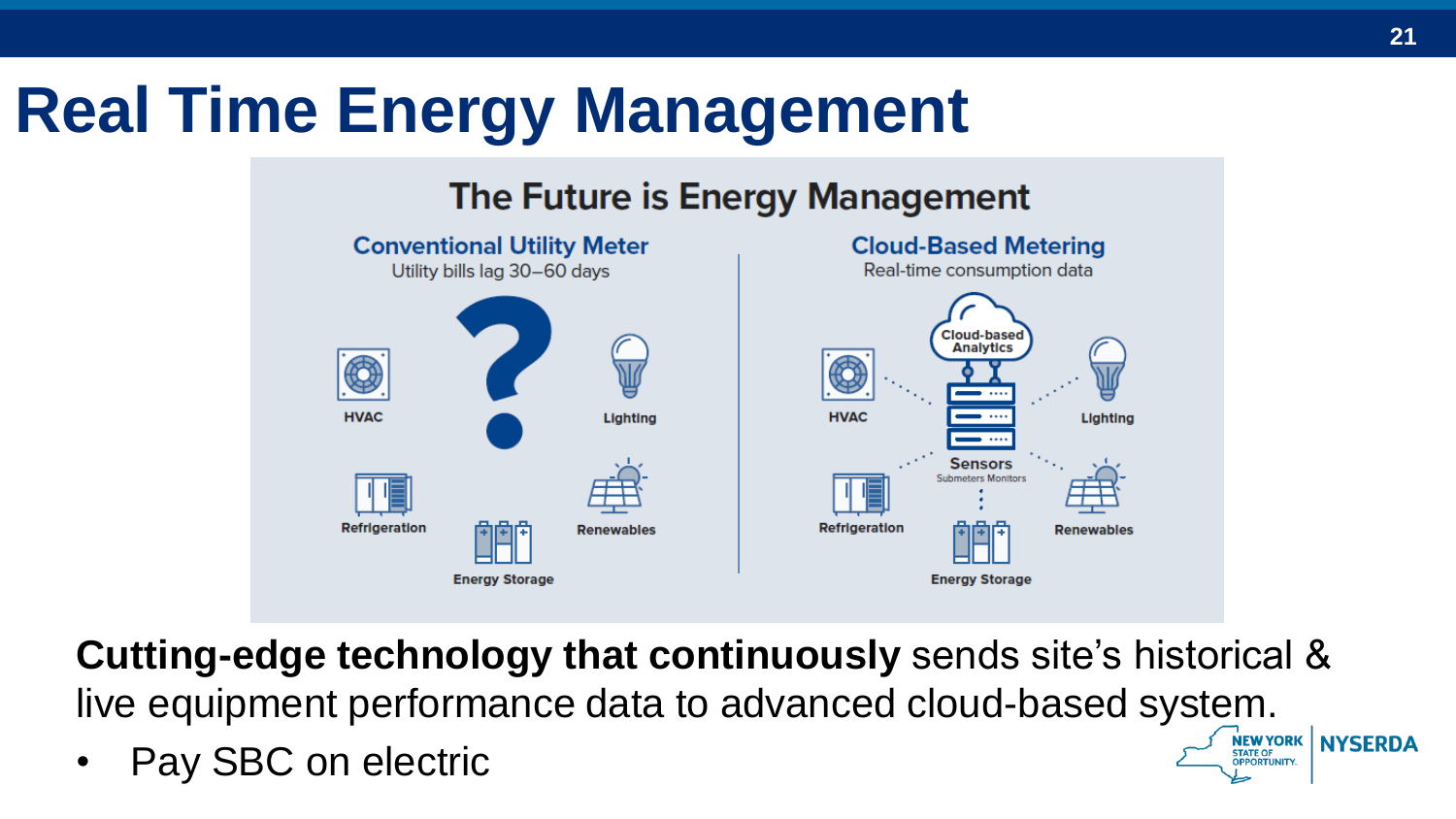### **Monitor Performance at Equipment Level**



- Remote, real-time visibility & analytics
- Fault detection and diagnostics
- Predictive maintenance
- Automated control of equipment
- Better data to inform capital investments
- Strengthen existing BMS/BAS

• Operational optimization **Better performing** buildings

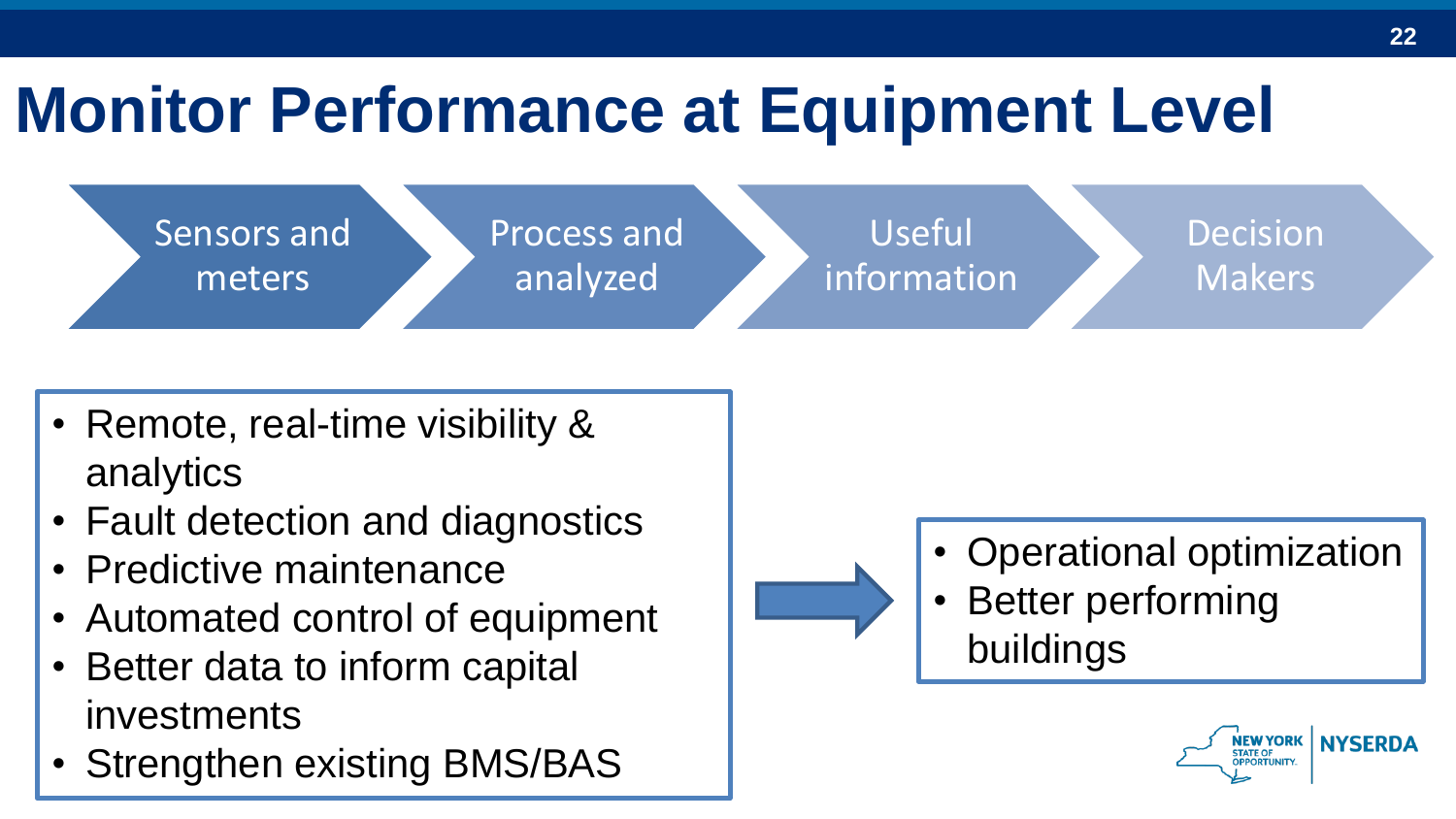### **How Can We Help?**

- RTEM Qualified Vendors
- Cost-share of system and service costs
- Two cost-share incentive options available

Customers pay upfront costs for RTEM system installation

|                            | <b>NYSERDA Cost-Share</b> |
|----------------------------|---------------------------|
| <b>System Installation</b> | 30%                       |
| Service Years 1-3          | 30%                       |
| Service Years 4-5          | 20%                       |

RTEM system costs are embedded in the RTEM services costs

|                   | NYSERDA Cost-Share |                  |
|-------------------|--------------------|------------------|
| Service Years 1-3 | 30%                |                  |
| Service Years 4-5 | 20%                | NEW YORK NYSERDA |
|                   |                    |                  |